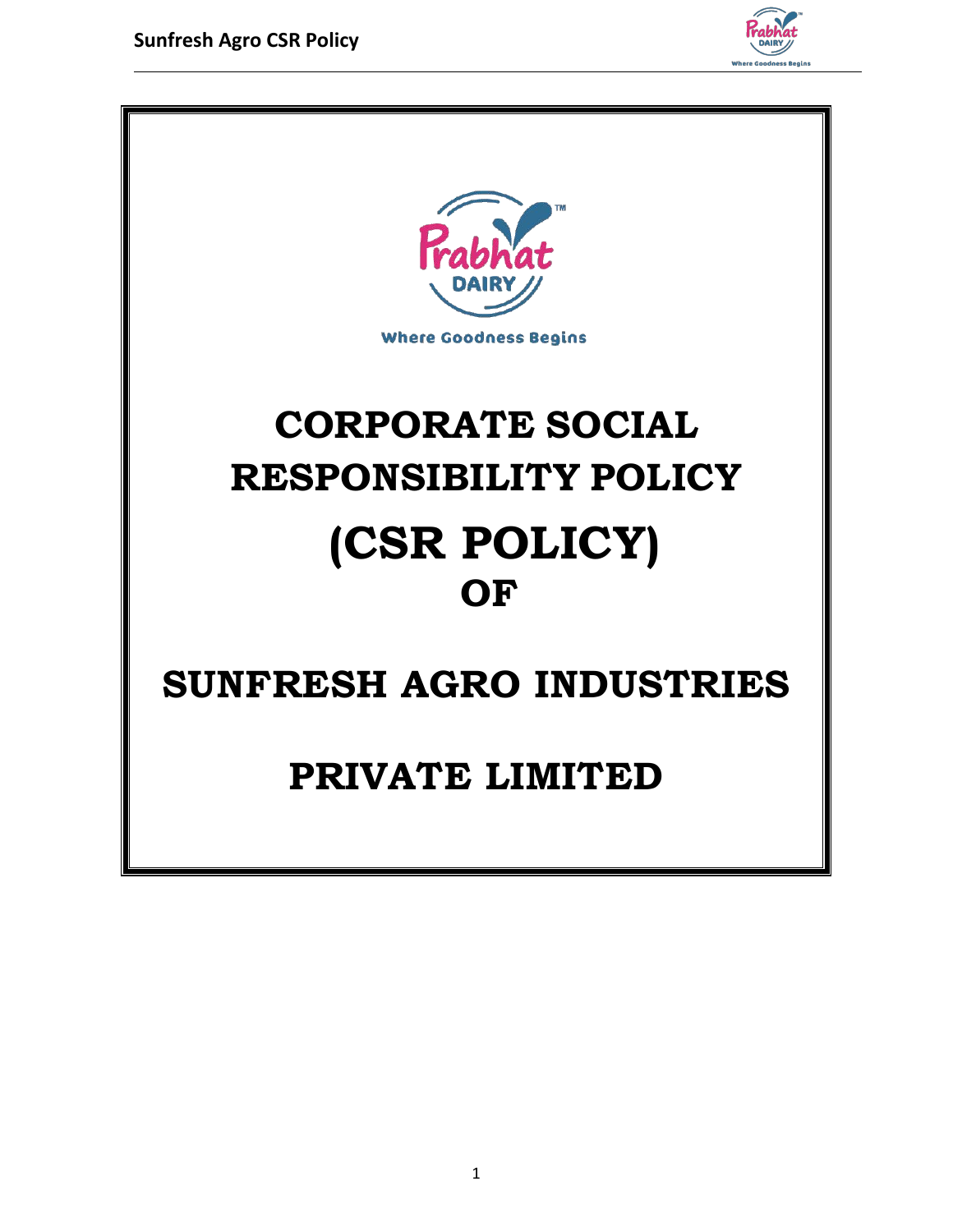

# **Short title & Applicability**

Sunfresh Agro Industries Private Limited (the 'Company') has developed its Corporate Social Responsibility Policy (the 'Policy') in accordance with section 135 of the Companies Act 2013 and the rules made there under.

This policy encompasses the company's commitment to create large environmental and societal value as a corporate citizen and lays down the guidelines and mechanism for undertaking socially useful programmes for the welfare & sustainable development to the community at large.

The Policy shall apply to all CSR programmes of the Company.

#### CSR Vision Statement

The core vision of the Company's CSR policy is to create a meaningful and a lasting contribution to the society from which it draws its resources by extending helping hand to the needy and the underprivileged through social projects.

Corporate Social Responsibility is the commitment of business to contribute for economic development that is sustainable, facilitating greater and more inclusive prosperity. It is the contribution of the corporate sector for philanthropic causes like education, health, water, environment and community welfare.

#### CSR Objectives

The Company will undertake social projects that benefit the rural communities and enhance the quality of life, health care of residents and their economic well-being in a focused manner, for maximum positive impact.

The Company will encourage and recognize its employees for volunteering in the community by serving and sharing their expertise and skill.

## Validity of CSR Policy

The Board may amend the CSR policy as may be required from time to time.

#### CSR Programme Areas

The Company will focus primarily on the following programmes:

- Contributing to projects for eradication of hunger, poverty and malnutrition.
- Undertake projects promoting primary healthcare needs, hygiene and sanitation in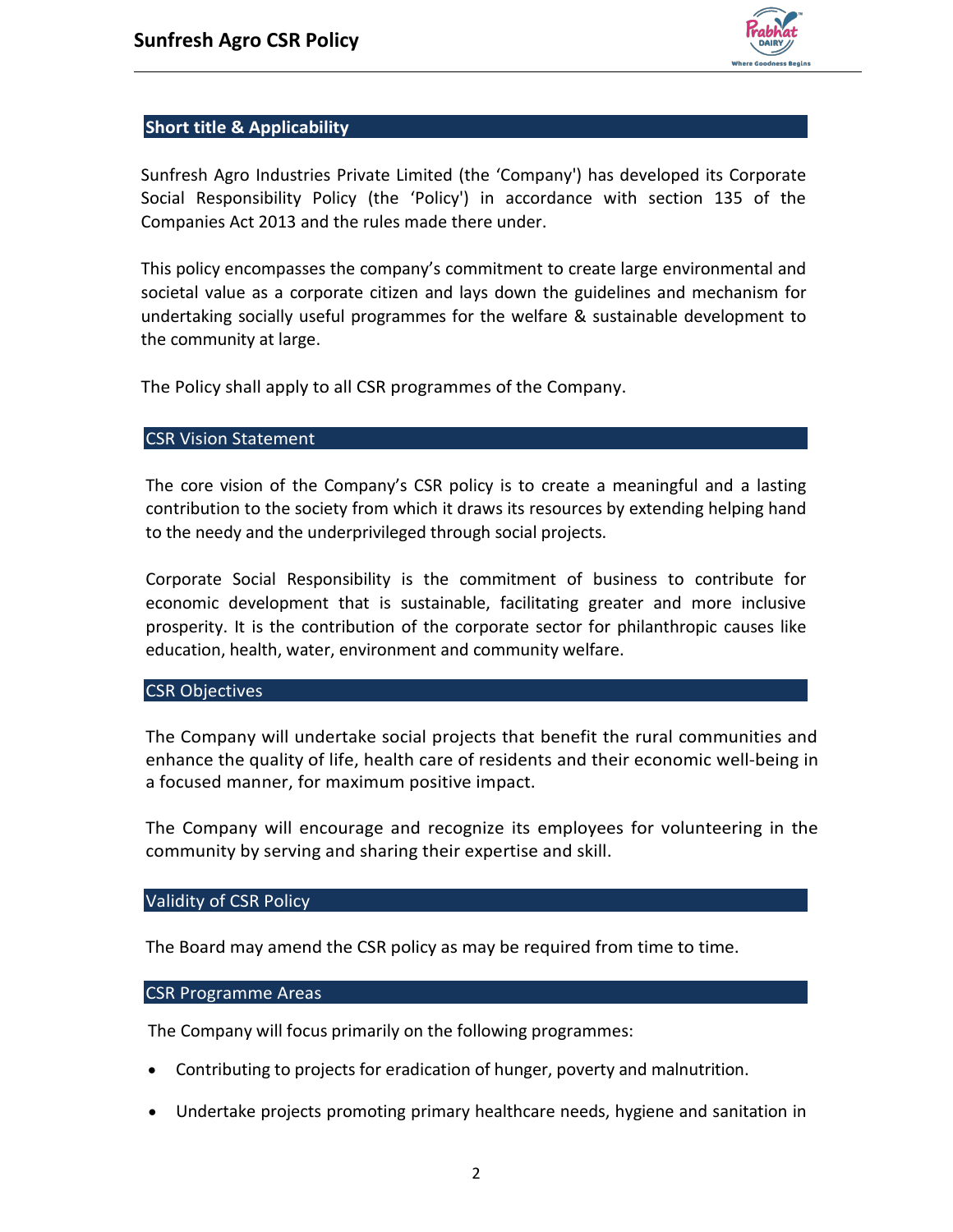

rural areas.

- Promoting education and employment, vocational training either directly by the company or by funding Non-Government Organizations (NGO's) / educational institutions / trusts / organizations involved in promotion of education.
- To educate and guide Indian farmers on recent agricultural practices, new products and technology solutions that can sustainably improve crop and livestock yields and ensure animal welfare.
- Provide contribution to technology incubators located within academic institutions which are approved by the Central Government for improving technology in diary industry for sustainable benefit of the society at large.
- Contribution to projects relating to water supply including making available safe drinking water.
- Ensuring environmental sustainability by contributing to projects relating to protection of environment, agro forestry, conservation of natural resources etc.
- Contribution to the Prime Minister's National Relief Fund, Prime Minister's Central assistance and relief in emergency situations Fund (PM CARES Fund) or any other fund set up by the Central Government for socio economic development.
- Infrastructure development by way of contribution to rural electricity projects, renewable energy by providing solar lights, laying and maintaining roads etc.
- Contribution to projects relating to slum area developments either directly or through NGOs.
- Grant / donation / financial assistance / sponsorship to reputed Trusts and NGOs for disaster management including relief, rehabilitation and reconstruction activities and society upliftment.

The CSR committee is authorized to consider also other CSR activities which are not included in this list.

## CSR Budget

The Board shall ensure that the company spends at least 2% of its average Net Profits calculated as per Sec-198 of the Companies Act, 2013, as its Annual CSR Budget in each Financial Year to be incurred on identified areas.

Allocation of the Annual Budget for CSR activities in any given year shall be as per the provisions of the Companies Act 2013 and rules made thereof as amended from time to time.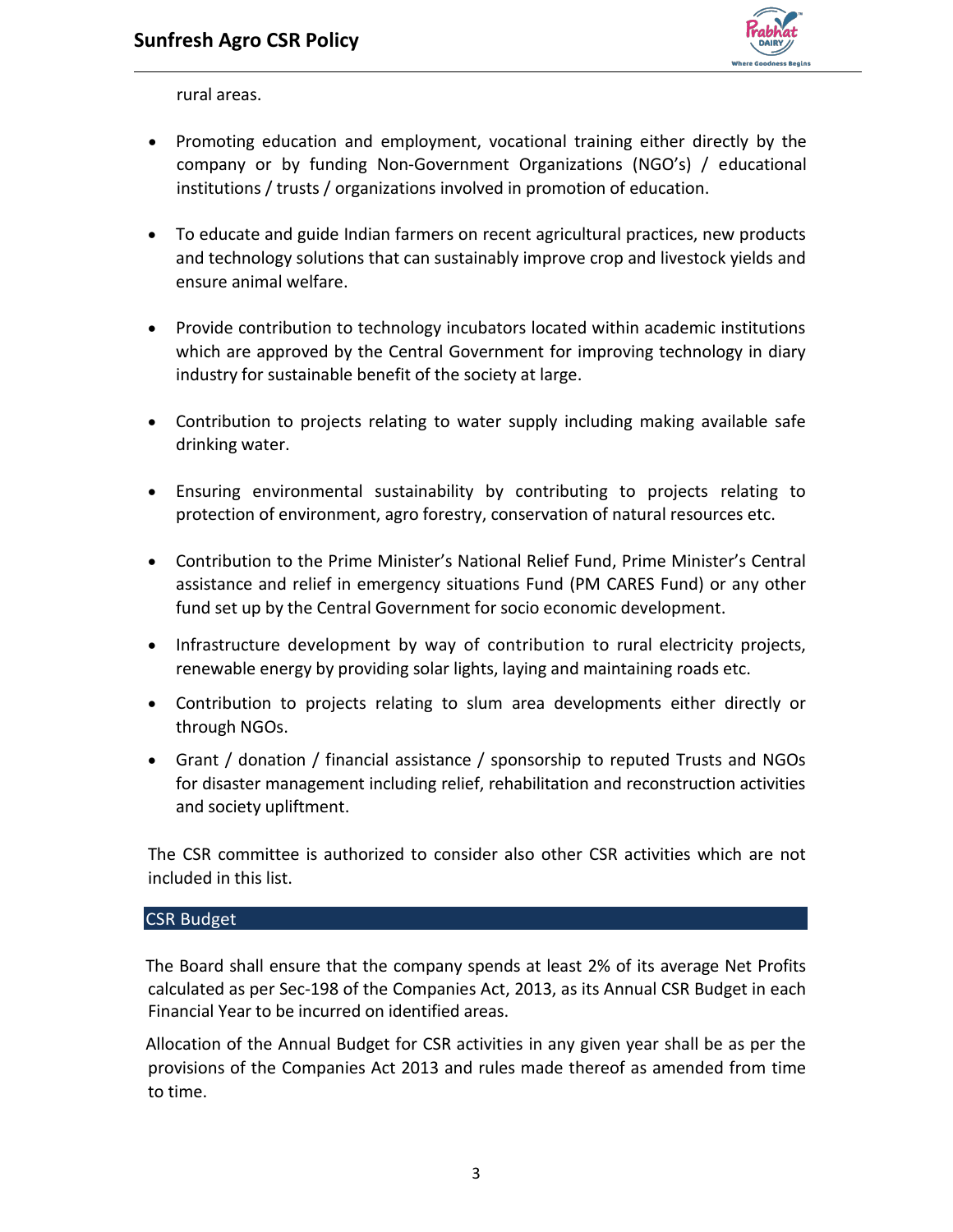

# Implementation Process

- The Company's projects will be implemented in a time-bound manner with clear objectives, plan, targets and robust monitoring and evaluation mechanisms.
- The Company's ongoing CSR projects will be aligned to the Policy.
- The mode of implementation of project activities identified under CSR include a combination of direct implementation by the Company under Approved Projects or through specialized agencies, which could include the Trust of the Company, Voluntary Organizations (NGO's), Recognized Institutes /Academic Institutions, Trusts, Registered Societies, Business Partners, Self Help Groups, Mahila Mandals, Professional Consultancy organization etc.
- For CSR projects, the time-frame and periodic milestones should be finalized at the time of approval of the Project.
- The Company will use services of expert agencies, consultancy firms etc. wherever required for carrying out base line surveys, guidance on project design and implementation, impact assessment surveys etc.
- For CSR projects, the time-frame and periodic milestones should be finalized at the time of approval of the Project.
- The heads of the respective teams managing CSR projects will be authorised to sign memorandum of understanding (MOUs)/ Agreements with the implementing partners after taking approvals.

# Roles and responsibilities

## **The Board:**

The Board of Directors of the Company will be responsible for:

- Approval of the CSR Policy of the Company.
- Disclosing the content of the Policy in its report and place the Policy on the Company's website in such a manner as prescribed under Section 135 of the Companies Act 2013 read with the CSR Rules.
- Ensuring that the social projects included in the Policy are undertaken by the Company.
- Ensuring that the Company spends, in every financial year, atleast 2% of the average net profits of the Company made during the three immediately preceding financial years in pursuance of the Policy.
- Ensuring that it specifies the reasons in its report for not spending the earmarked amount in case the Company fails to spend such amount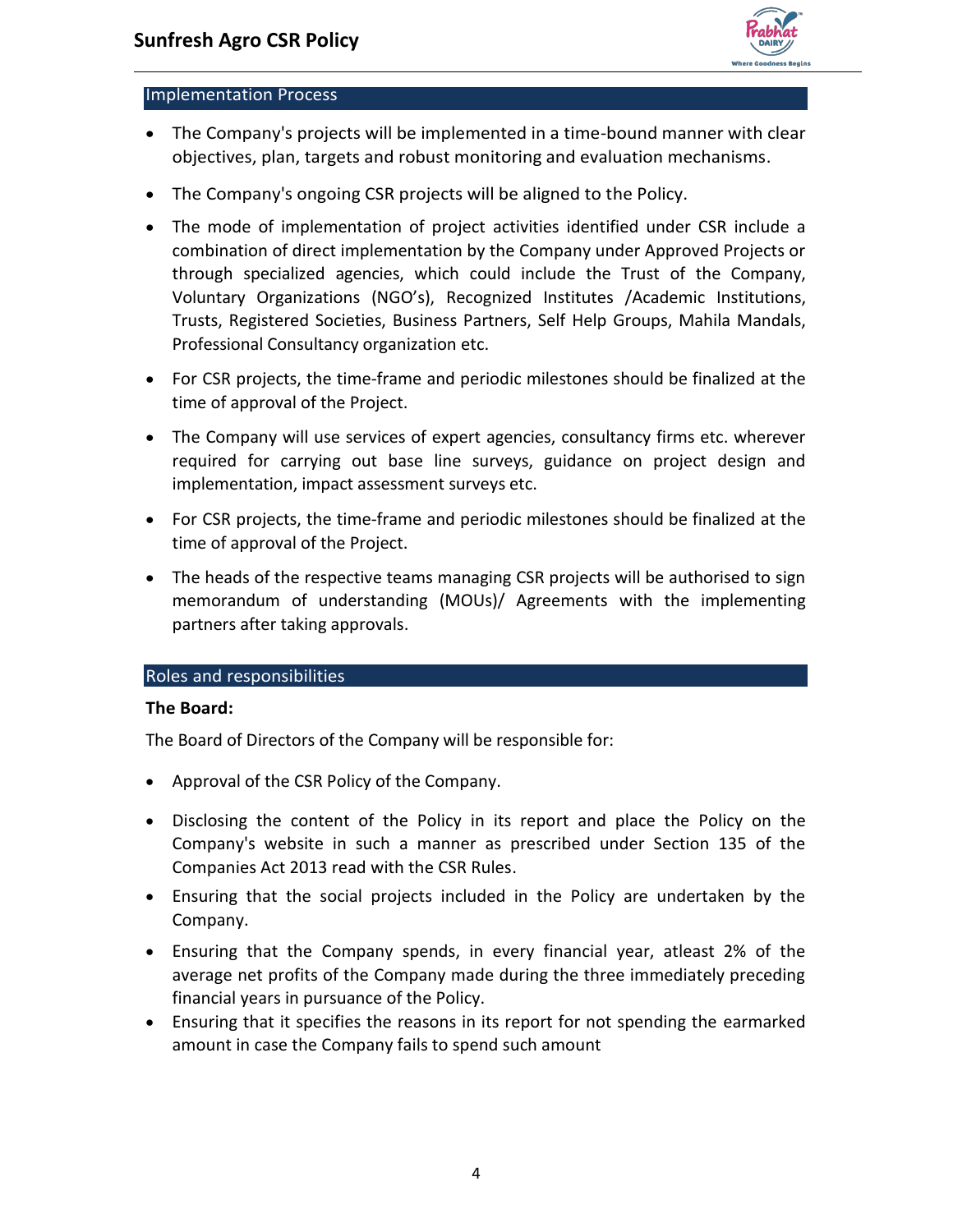

# CSR Committee:

# **Composition of the CSR committee:**

The composition of the CSR Committee of the Board is as under.

- 1. Mr. Rahul Kumar Satendra Prakash Srivastava, Managing Director
- 2. Mr. Martial Jacques Elian Sekely, Director
- 3. Mr. Yannick Paul Philippe Houvet, Director
- 4. Mr. Michel Francois Jacques Auguste Peslier, Director

The Board shall have the power to make any change(s) in the constitution of the Committee.

## **CSR Committee Meeting:**

The Committee shall hold a meeting as and when required, to discuss various issues on implementation of CSR Policy of the Company. The members would thrive to hold atleast one (1) Meetings in a Year.

#### **Quorum:**

The Quorum for a meeting of Committee on CSR shall be one third of its total Strength (any fraction containing in that one-third being rounded off as one), or two members, whichever is higher.

## **Responsibility of CSR Committee:**

- Formulate and recommend the CSR Policy to the Board for approval. The Committee shall indicate the projects to be undertaken by the Company as specified in Schedule VII.
- Monitor the Policy from time to time and recommend changes to the Board.
- Recommend the amount of expenditure to be incurred on CSR projects.
- Institute a transparent monitoring mechanism for ensuring implementation of the social projects undertaken by the Company

#### Monitoring and Reporting

#### **Project monitoring**

The Company will institute a well-defined monitoring and evaluation mechanism to ensure that each social project has:

- Clear objectives developed out of the societal needs that are determined through baseline studies and research.
- Clear targets, time lines and measureable parameters wherever possible.